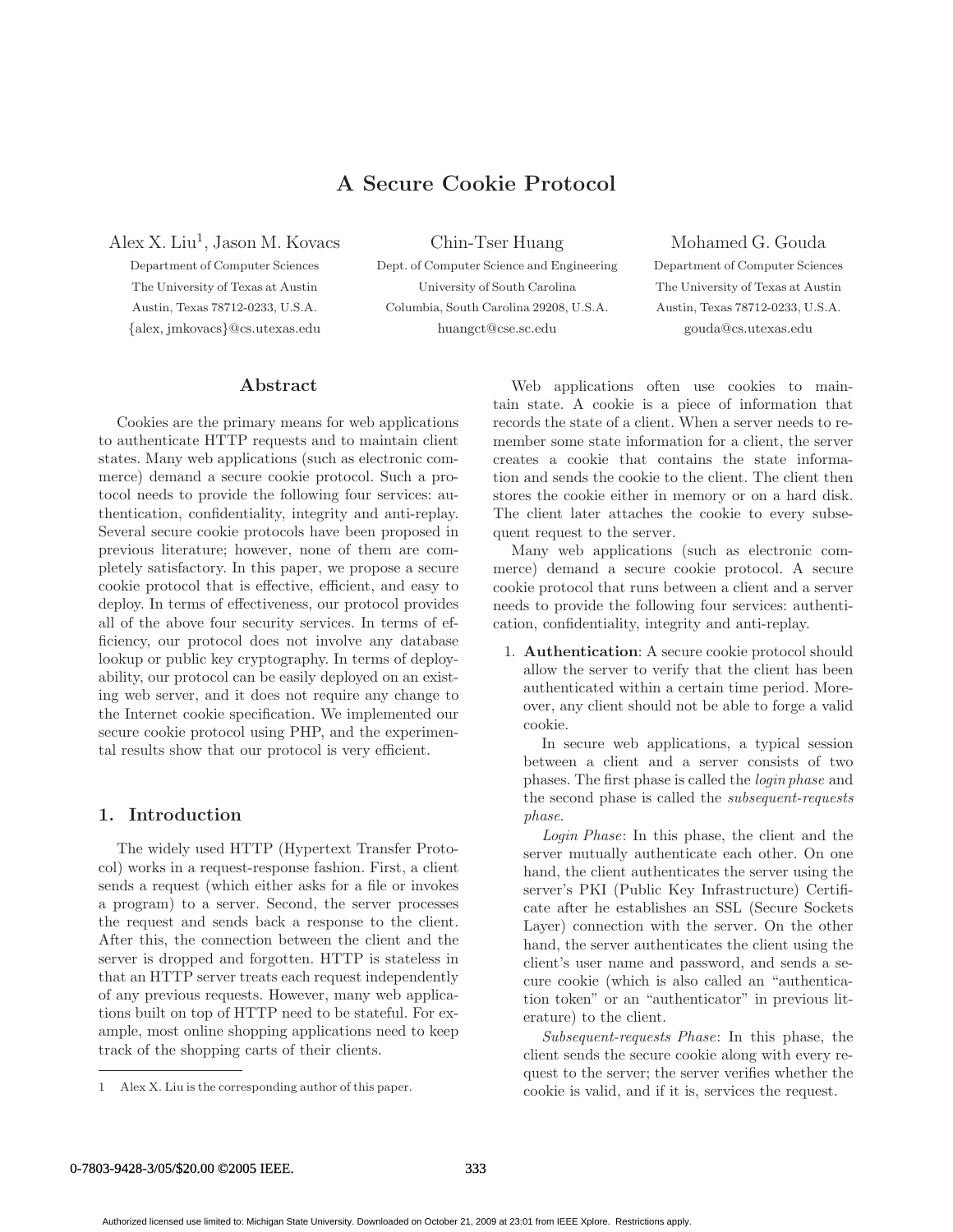- 2. **Confidentiality**: The contents of a secure cookie is intended only for the server to read. There are two levels of confidentiality that a secure cookie protocol may achieve: low-level confidentiality and high-level confidentiality.
	- (a) *Low-level Confidentiality*: A secure cookie protocol with low-level confidentiality prevents any parties except the server and the client from reading the contents of a cookie. To achieve low-level confidentiality, a secure cookie protocol usually runs on top of SSL. Note that SSL encrypts every message between the client and the server using a session key that only the client and the server know. In this paper, we assume that any secure cookie protocol runs on top of SSL.
	- (b) *High-level Confidentiality*: A secure cookie protocol with high-level confidentiality prevents any parties except the server from reading the sensitive information within a cookie that the server does not want to reveal to the client [8]. For example, the cookie's contents may contain some client information such as their internal rating or credit score, which the server may not want the client to be aware of.

Different web applications may require different levels of confidentiality. Therefore, a secure cookie protocol should be able to support either low-level confidentiality or high-level confidentiality configurations.

- 3. **Integrity**: A secure cookie protocol should allow a server to detect whether a cookie has been modified.
- 4. **Anti-replay**: In the case that an attacker replays a stolen cookie, a secure cookie protocol should be able to detect that the cookie is invalid. Otherwise, the attacker would be authenticated as the client that the replayed cookie was issued to.

In designing a secure cookie protocol, besides the above security requirements, we also need to consider the issues of efficiency and deployability. As for efficiency concerns, a secure cookie protocol should avoid requiring a server to do database lookups in verifying a cookie, and should avoid public key cryptography. Note that database lookups dramatically slow down the speed that a server takes to verify a cookie. As for deployability concerns, a secure cookie protocol should avoid requiring a client to possess a public key and a private key, which is currently impractical to assume.

Several cookie protocols have been proposed [2, 5, 8, 10]; however, none of these protocols are completely satisfactory. The cookie protocol in [5] has three weaknesses: it does not have a mechanism for providing high-level confidentiality, it is vulnerable to cookie replay attacks, and its mechanism for defending against volume attacks is inefficient and non-scalable. The three authentication mechanisms of the cookie protocol in [8] are either ineffective or difficult to deploy. The cookie protocols in [2] and [10] are inefficient because they require database lookups in verifying a cookie.

In this paper, we propose a secure cookie protocol that is effective, efficient, and easy to deploy. In terms of effectiveness, our secure cookie protocol provides all of the above four security services. In terms of efficiency, our secure cookie protocol does not involve any database lookup or public key cryptography. In terms of deployability, our secure cookie protocol can be easily deployed on an existing web server, and it does not require any change to the current Internet cookie specification [7].

The rest of this paper proceeds as follows. In Section 2, we present our secure cookie protocol in detail. In Section 3, we discuss the implementation of our secure cookie protocol and its performance. In Section 4, we review and examine existing cookie protocols. We give concluding remarks in Section 5.

### **2. Secure Cookie Protocol**

The state of the art of secure cookie protocols is the one presented by Fu et al. in [5]. In this section, we first examine this protocol, which we refer as *Fu's cookie protocol*. We show that this protocol has three major problems, and we give a solution to each of them. Finally, we present our secure cookie protocol. The notations used in this section are listed in the following table.

|            | Concatenation                           |
|------------|-----------------------------------------|
| HMAC(m, k) | Keyed-Hash Message Authentication       |
|            | Code of message $m$ using key $k$       |
| sk         | Server Key                              |
| $(m)_k$    | Encryption of message $m$ using key $k$ |
|            |                                         |

#### Table 1: Notations

The keyed-hash message authentication codes used in this paper are assumed to be *verifiable* and *nonmalleable*: given a message *m* and a key *k*, it is computationally cheap to compute  $HMAC(m, k)$ ; however, given  $HMAC(m, k)$ , it is computationally infeasible to compute the message *m* and the key *k*. Examples of such keyed-hash message authentication codes are HMAC-MD5 and HMAC-SHA1 [1, 4, 6, 9].

The server key (i.e., *sk*) of a server is a secret key that only the server knows.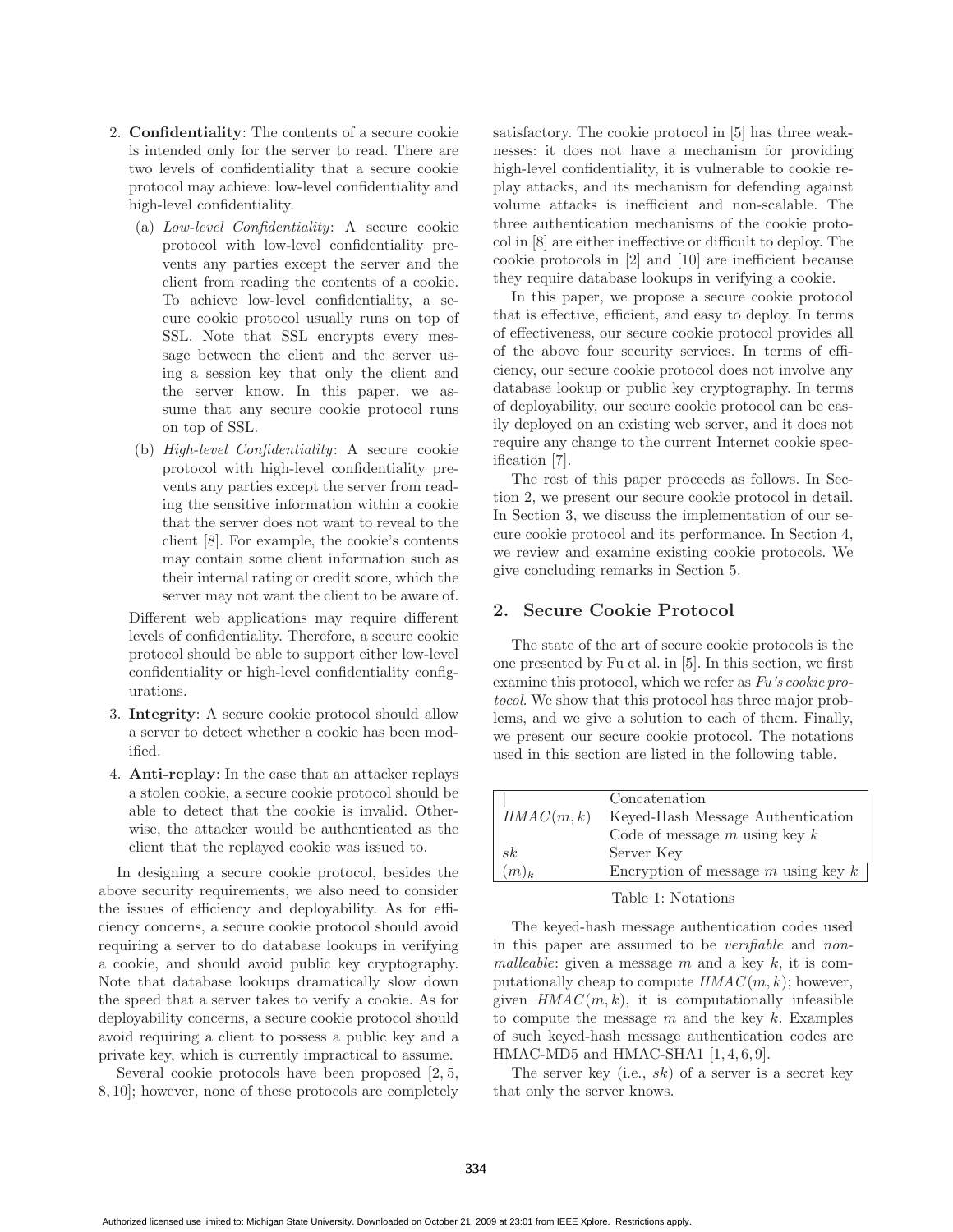# **2.1. Fu's Cookie Protocol**

Fu's cookie protocol is shown in Figure 1.

user name*|*expiration time*|*data *|*HMAC( user name*|*expiration time*|*data, *sk*)

#### **Figure 1. Fu's Cookie Protocol**

In this cookie protocol, a secure cookie that is issued by a server to a client consists of the following four subfields within the cookie value field of the HTTP cookie specification.

- 1. *User Name*: The value of this field uniquely identifies a user.
- 2. *Expiration Time*: The value of this field, which is expressed as seconds past 1970 GMT, indicates when this cookie will expire and the server should reject it from a client.
- 3. *Data*: The value of this field can be anything that the server wants to remember for the client when the cookie is created. The state information (such as the contents of an online shopping cart) of the communication between the client and the server is usually stored in this field.
- 4. Keyed-Hash Message Authentication Code (HMAC): The value of this field is the keyed-hash message authentication code of the above three fields using the server key.

Fu's cookie protocol has three major security weaknesses. First, it does not have a mechanism for providing high-level confidentiality. Second, it is vulnerable to cookie replay attacks. Third, its mechanism for defending against volume attacks is inefficient and nonscalable. Next, we detail these three weaknesses and give an efficient and secure solution to each of them.

#### **2.2. Problem I: Cookie Confidentiality**

We have discussed that some web applications need high-level confidentiality for their cookies. To provide high-level confidentiality, a secure cookie protocol should encrypt the data field of each cookie. Now the question is this: which key should a server use for this encryption?

Fu's protocol does not provide an answer to this question. There is only one key involved in Fu's protocol, namely the server key. One straightforward solution is to use this server key to encrypt the data field of every cookie; however, this solution is not secure. An attacker can register as a legitimate client with a server and then gather a large number of cookies issued by the server. If the data fields of all of these cookies are encrypted by the same server key, the attacker could possibly discover this key using cryptanalysis. Although such cryptanalysis is hard, but, it is prudent to avoid any such possibility.

The cookie protocol proposed in [10] manages cookie specific encryption keys as follows. A server maintains a database that stores the user name and the encryption key of every client. When a server creates a cookie for a client, the server generates a new random key for encrypting the cookie and replaces the old encryption key associated with the client in the database with this new key. When a server receives an encrypted cookie from a client, the server uses the user name of the client to search in the database for the corresponding encryption key. This solution has two major disadvantages. First, it is highly inefficient because of the overhead of database lookups. Second, when the old encryption key of a client is deleted, all the cookies that are encrypted by the old encryption key become invalid. This could be very destructive. A client may attach the same encrypted cookie to more than one request to a server. The server may create a new cookie and a new encryption key for the client after the server receives the first request, which results all the other requests with the same cookie being denied by the server.

The cookie protocol proposed in [8] manages cookie specific encryption keys in a different way: when a server creates a cookie of high-level confidentiality, the server generates a random key, encrypts the key with the server's public key, and stores the encrypted key in the cookie itself rather than a database on the server side. The downside of this solution is the verification of every cookie involves public key cryptography, which makes the cookie protocol complex and inefficient.

Our solution to this problem is simple and efficient. We propose to use HMAC(user name*|*expiration time, sk) as the encryption key. This solution has the following three good properties. First, the encryption key is unique for each different cookie because of the user name and expiration time. Note that whenever a new cookie is created, a new expiration time is included in the cookie. Second, the encryption key is unforgeable because the server key is kept secret. Third, the encryption key of each cookie does not require any storage on the server side or within the cookie, rather, it is computed by a server dynamically.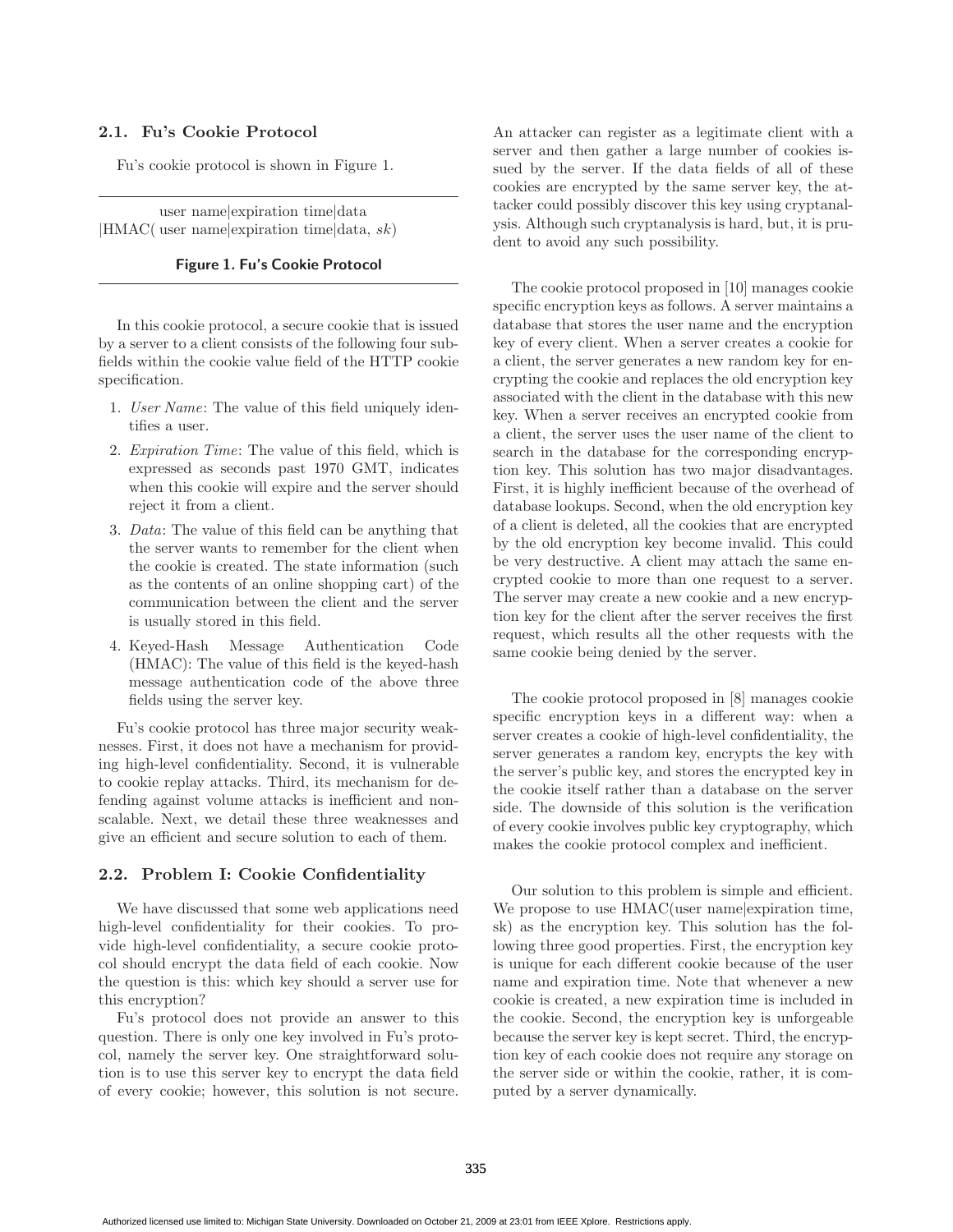#### **2.3. Problem II: Replay Attacks**

Fu's cookie protocol is vulnerable to replay attacks, which could be launched in the following two steps. The first step is to steal a cookie that a server issued to another client. An attacker may have several ways to steal a cookie from someone else. For example, if a client stores a cookie in his hard disk, an attacker may steal it using Trojans, worms, or viruses. An attacker may steal a cookie by launching a Denning-Sacco Attack [3]. In such an attack, an attacker first collects a large number of messages that are encrypted by the same SSL session key, and then obtains the SSL session key using various methods. In the second step of a replay attack, the attacker initiates an SSL connection with the server and replays a stolen cookie that has not yet expired. Consequently, the server incorrectly authenticates the attacker as the spoofed client, and allows the attacker to access the spoofed client's account.

To counter replay attacks, we propose to add the SSL session key into the keyed-hash message authentication code of a cookie, i.e., to use HMAC(user name*|*expiration name*|*data*|*session key, *sk*) as the keyed-hash message authentication code of each cookie. Therefore, a cookie becomes session specific. Even if an attacker steals a cookie, he cannot successfully replay it since the session key is known only to a legitimate client and the server that creates the cookie.

#### **2.4. Problem III: Volume Attacks**

Using Fu's cookie protocol, a server uses the same server key in computing the HMAC of every cookie. This makes the protocol potentially vulnerable to volume attacks. To launch volume attacks, an attacker first collects a large number of HMACs of different messages where every HMAC is computed using the same key; then the attacker discovers the key using various methods. So far, HMAC-MD5 and HMAC-SHA1 are not believed to be vulnerable to volume attacks [6], however, as stated in [5], it is prudent to defend against such attacks.

The solution proposed in [5] for defending against volume attacks is to periodically change the server key. However, this solution is inefficient and non-scalable. First, each time the server key is changed, the server needs to use both the original key and the new key to verify cookies for a certain period. Let *t* denote the time that the server key is changed from *k* to  $k'$ , and  $\Delta$  denote the largest expiration time that the server has issued for a cookie before time *t*. Thus, in the time interval  $[t, t + \Delta]$ , the server may receive legitimate cookies that are created using either the old key *k* or the new key *k* ; therefore, if the cookie has not expired and the cookie failed to be verified by the new key *k* , the server has to use the old key *k* to verify the cookie. Clearly, verifying cookies twice using two different keys is inefficient. Second, to make sure that the current server key is changed to a new random key that has not been used before, the server program has to be manually updated and recompiled during key exchanges. Clearly, this is not a scalable solution if the number of server programs to be updated is large.

Our solution to this problem is efficient and scalable. We propose to use the encryption key, namely HMAC(user name*|*expiration time, sk), as the key in computing the keyed-hash message authentication code of each cookie. This solution has the following three good properties. First, as discussed in Section 2.2, this key is unique for each new cookie because of the user name and expiration time. Second, this key is unforgeable because of the server key. Third, because this key is the same as the encryption, the computation of HMAC(user name*|*expiration time, sk) only needs to be done once.

#### **2.5. Our Secure Cookie Protocol**

Our secure cookie protocol is shown in Figure 2. Recall that  $(data)_k$  denotes the encryption of the data using key *k*, and *sk* denotes the server key of a server.

user name*|*expiration time*|*(data)*<sup>k</sup> |*HMAC( user name*|*expiration time*|*data*|*session key, *k*) where *k*=HMAC(user name*|*expiration time, *sk*)

#### **Figure 2. Our Secure Cookie Protocol**

Note that all of the four fields of user name, expiration time,  $(data)_k$ , and HMAC(user name expiration time*|*data*|*session key, *k*) are within the cookie value field of the HTTP cookie specification [7]. The two fields of user name and expiration time are in plain text because the server needs to use them to compute HMAC(user name*|*expiration time, *sk*). Note that the field HMAC(user name*|*expiration time*|*data*|*session key,  $k$ ) is used by our protocol to provide authentication, integrity, and anti-replay.

Our secure cookie protocol can be configured to provide either high-level or low-level confidentiality. The one shown in Figure 2 provides high-level confidentiality. If low-level cookie confidentiality is desired, one can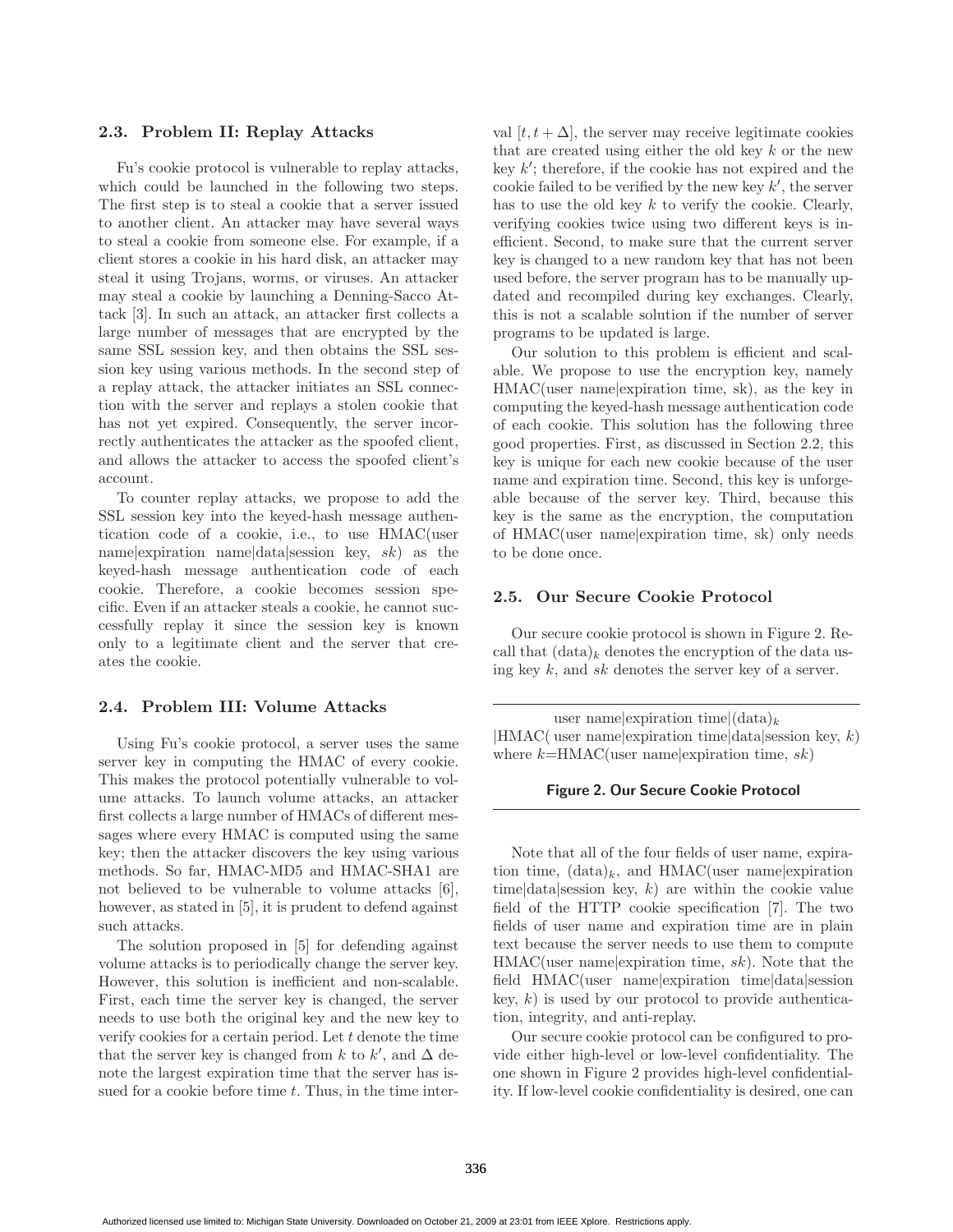simply leave the data field unencrypted, i.e., replace  $(data)<sub>k</sub>$  by the data in plain text.

The process for verifying a cookie created using our protocol is shown in Figure 3. Note that if FALSE is returned, the cookie is deemed invalid and the client must login in again using his user name and password.

#### **Cookie Verification**

**Input** : A cookie

**Output**: TRUE if the cookie is valid; FALSE otherwise

- 1. Compare the cookie's expiration time and the server's current time. If the cookie has expired, then return FALSE.
- 2. Compute the encryption key as follows:

*k*=HMAC(user name*|*expiration time, sk)

3. Decrypt the encrypted data using *k*.

4. Compute HMAC(user name*|*expiration time*|*data*|*session key, *k*), and compare it with the keyed-hash message authentication code of the cookie. If they match, then return TRUE; otherwise return FALSE.

#### **Figure 3. Cookie Verification**

#### **3. Implementation and Performance**

In this section, we discuss the implementation and performance issues of our secure cookie protocol. To measure the performance of our secure cookie protocol in comparison to Fu's cookie protocol, we developed the following four implementations in PHP: (1) Fu's cookie protocol with low-level confidentiality, (2) Our cookie protocol with low-level confidentiality, (3) Fu's cookie protocol with high-level confidentiality, (4) Our cookie protocol with high-level confidentiality.

Since Fu's cookie protocol does not provide highlevel confidentiality, for performance evaluation purposes, we assume that the data field of a cookie is encrypted with the server key. In order to provide a baseline for comparison, we also implemented an insecure cookie protocol in which no cookie has any message authentication code or has any encryption, i.e., each cookie contains only the following three fields in plain text: user name, expiration time, and data.

Here we discuss some details of the implementation of the above cookie protocols. We use HMAC-SHA1 (in the Crypt HMAC package of the PEAR PHP library) as the keyed-hash message authentication code function. We use the Rijndael-256 algorithm (in the mcrypt library) through ECB (Electronic Code Book) mode as the encryption algorithm. The server key consists of 160 bits. Every keyed-hash message authentication code output consists of 320 bits.

Our test environment consists of a medium-loaded commercial web server, which uses a 2.4 GHz Celeron processor, 512 MB RAM, and runs Microsoft Windows 2003 Standard Edition, IIS 6.0, PHP 4.3.10 and MySQL 3.23; and a client, which uses a 2.8 GHz Pentium 4, 512 MB RAM, and runs Red Hat 3.0. The server and the client are connected by a dedicated Gigabit link with a 0.9 ms round-trip time.

We run each of the five cookie protocols over SSL connections between the client and the server. For each protocol, the client made 10,000 successive requests to the server, where each request has an attached cookie. We measure on the client side the average time from when a request was sent to when a response was received. In our implementations, the server creates a new cookie after it receives a valid cookie. In other words, the end-to-end latency that we measured consists of: (1) the time for transferring a request with a cookie from the client to the server, (2) the time for the server to verify the cookie in the request, (3) the time for the server to create a new cookie, and (4) the time for transferring a response with a new cookie from the server to the client. The overall size of each request including HTTP headers is on average 1KB. The experimental results are shown in Figure 4.



**Figure 4. End-to-end Performance Comparison**

From the data in Figure 4, we can see that the performance of our secure cookie protocol is very close to that of Fu's cookie scheme, while our secure cookie protocol provides better security.